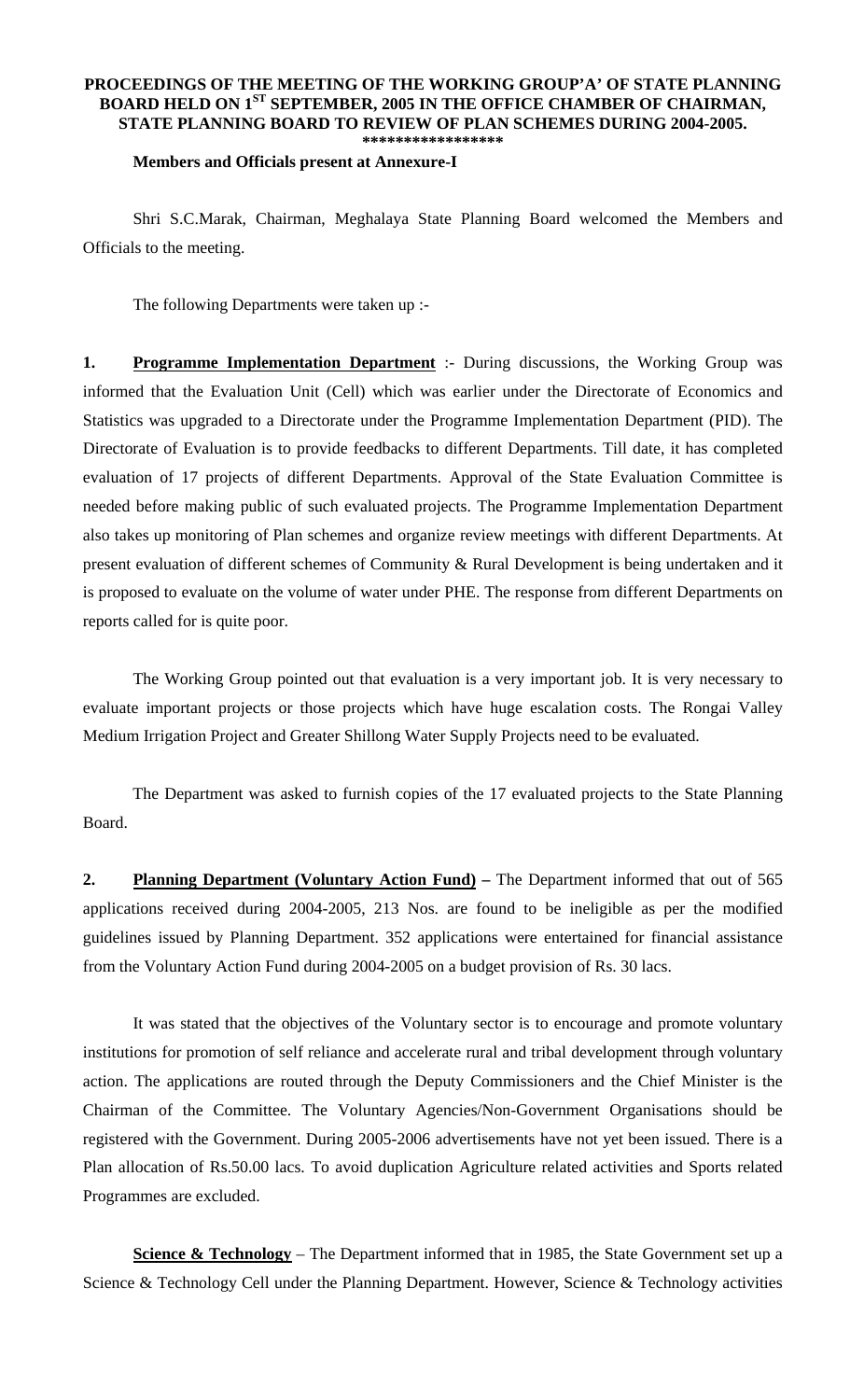in the state received a boost with the creation of the State Council of Science, Technology  $\&$ Environment, Meghalaya in 1997, an autonomous society of the State Government for promotion of Science & Technology in the state. The Department stated that it is popularizing science especially in rural areas through involvement of NGOs and Self Help Groups. It further informed that about 300 numbers NGOs are helping the Department in its various activities.

 Responding to queries by the Working Group the Department informed that organic composting is popular to a certain extent. The Govt. of India is proposing to invest through Science & Technology Cell for organic farming. On Rain Water Harvesting, roof top rain water harvesting is being taken up and the units are doing well. Low cost sanitation is taken up on family-based or community based. The Community based low cost sanitation is taken up at Elephant Falls, Upper Shillong and at Tura and Sohra. Low cost oven with an investment of Rs.7000/- only, is taken up at Nongmynsong which is doing very well.

 The Department informed that a Bio Resources Development Centre is being set up at Upper Shillong under the Science & Technology Sector. The scientist-in-charge of the centre has been posted and he is assisted by 7(seven) Scientific Technical and Administrative personnel. A Shillong Science centre is being set up in the campus of North Eastern Hills University, Shillong. The office building is in the final stage of completion. The process of recruiting the necessary manpower for the centre is being taken up.

 On Employment Generation Schemes taken up during 2004-2005, the Department stated that a "Technology-oriented Entrepreneurship Development Programme on Mushroom Production Technology" was conducted by the state Science & Technology Council in association with the National Research Centre for Mushroom (NRCM), Solan (HP) in the last part of the financial year. 55 participants from different parts of the state attended. The programme was aimed at providing exposure and basic knowledge to the participants on the latest technologies available with regard to mushroom production.

 The Department is asked to inform the Board those areas which are doing well in this technology, as the Working Group would like to visits some projects of the Department.

**3. Information Technology** :- The Department stated that it came into being sometime in 2001 only. It started implementing Plan Schemes since 2003-2004 only. During the said year, it focused on basic infrastructure and programme to propel future activities of the Department and an amount of Rs.75 lakhs was expended during 2003-2004.

 During 2004-2005, the Department had an initial budget provision of Rs.83 lakhs out of which continuing schemes such as development of roadmap, IT infrastructure etc were taken up and for taking up of new schemes such as establishment of Computer Learning Centre, Tura etc. Further, Rs.88 lakhs under ACA for implementation of National E-Governance Plan (NeGP) was received and budgetary provision made through Supplementary Demand. Thus a total of Rs.171 lakhs is spent during 2004- 2005.